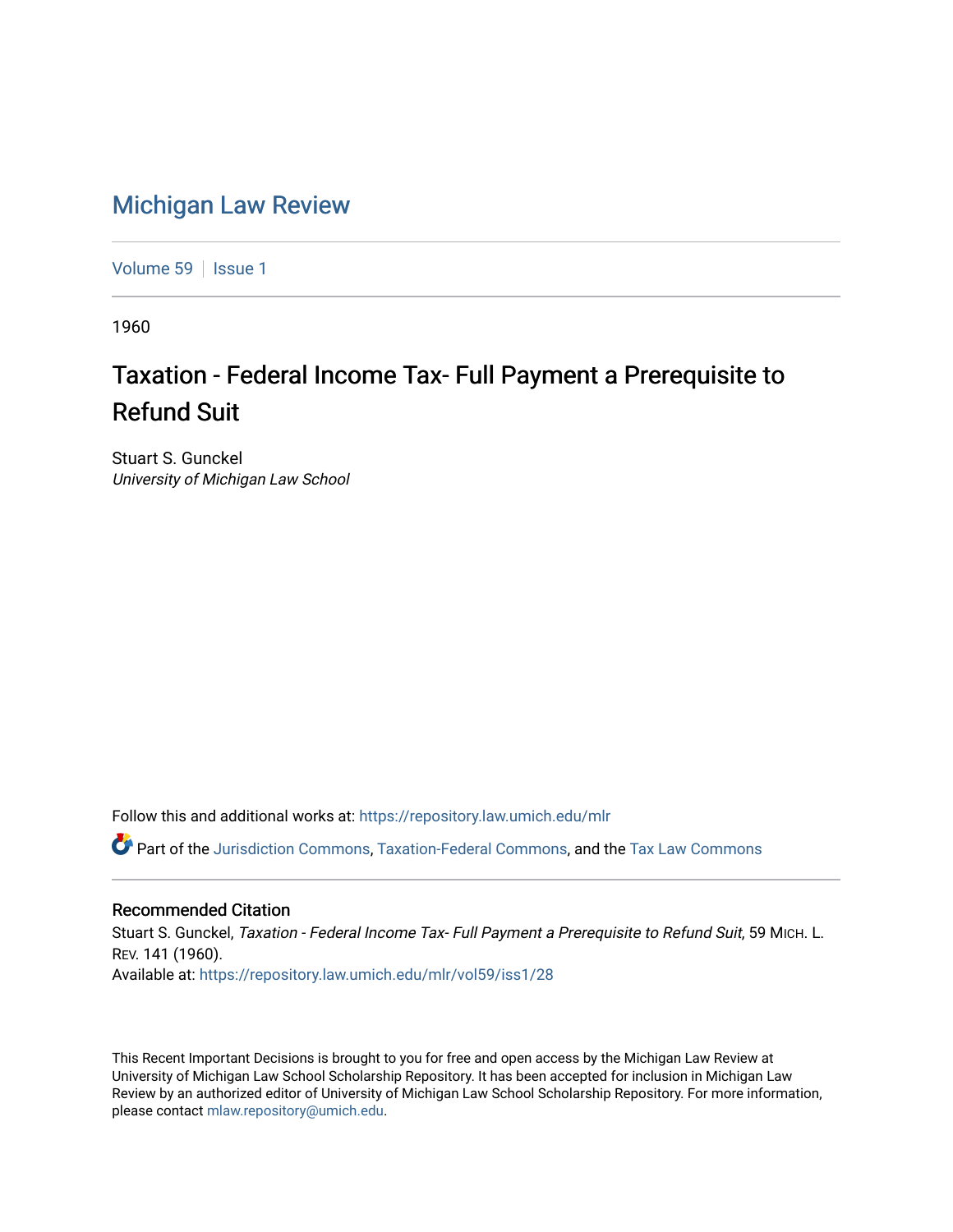TAXATION - FEDERAL INCOME TAX- FULL PAYMENT A PREREQUISITE TO REFUND SUIT - A tax deficiency of \$28,908.60 including interest was levied by the Commissioner of Internal Revenue against the petitioner for a single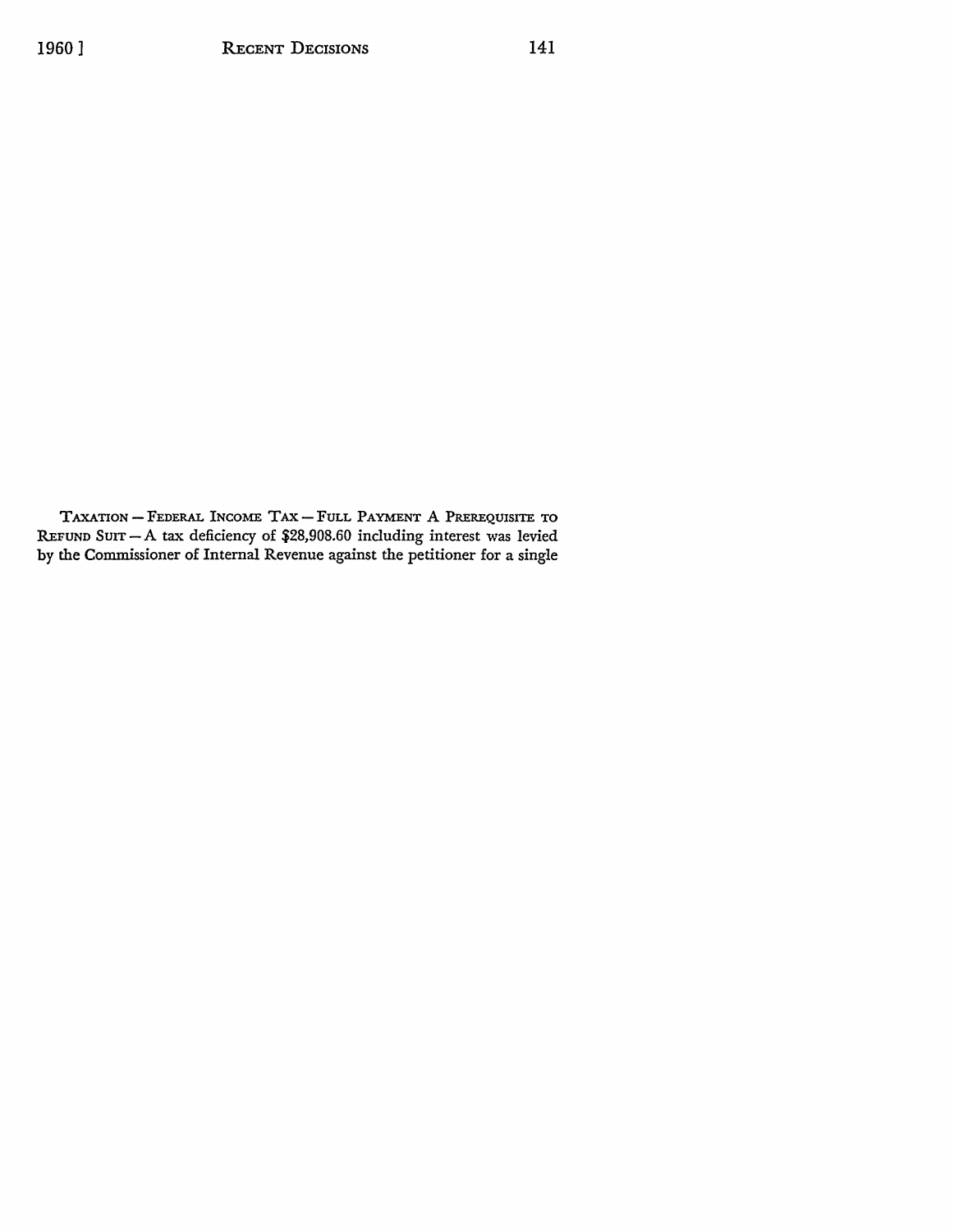tax year. Petitioner paid \$5,058.54 but later filed a claim for refund<sup>1</sup> which was disallowed by the Commissioner. On suit by petitioner in a United States district court for the refund,<sup>2</sup> the court held the petitioner was not entitled to the refund because the claimed losses were actually capital in nature.3 The Court of Appeals for the Tenth Circuit reversed and dismissed the complaint on the ground that the district court could not have jurisdiction until there had been full payment of the assessed deficiency.4 **On**  certiorari to the United States Supreme Court, *held,* affirmed, one justice dissenting.5 On rehearing,6 *held,* affirmed, four justices dissenting.7 Congress has erected a comprehensive structure of tax procedure premised upon the general understanding that full payment was a prerequisite to a refund; to rule otherwise now would produce disharmony within this structure and would obstruct tax collection. *Flora v. United States,* 362 U.S. 145 (1960).

Whether full payment of an assessed deficiency is required before a district court has jurisdiction of a refund suit is dependent upon the construction of the controlling jurisdictional statute. This statute states:

"The district courts shall have original jurisdiction ... of ... any civil action against the United States for the recovery of *any internalrevenue tax* alleged to have been erroneously . . . collected, *or any penalty* claimed to have been collected without authority *or any sum*  alleged to have been excessive or in any manner wrongfully collected under the internal-revenue laws...."<sup>8</sup>

Since no penalty was involved here, the questions raised are whether "tax" refers only to the full amount assessed and whether the meaning of "any sum" precludes the argument that the payment of part of the assessed tax could be regarded as the payment of "any sum."9

- lFiling such a claim is a prerequisite to suit. INT. REv. CODE OF 1954, §7422(a).
- 2 Suit was brought pursuant to 28 U.S.C. §1346 (a) (I) (1958).
- 3 Flora v. United States, 142 F. Supp. 602 (D.C. Wyo. 1956).
- <sup>4</sup>Flora v. United States, 246 F.2d 929 (10th Cir. 1957).
- 5 Flora v. United States, 357 U.S. 63 (1958).
- <sup>6</sup>The rehearing was granted in Flora v. United States, 360 U.S. 922 (1959).

7 Justices Whittaker, Frankfurter, Harlan and Stewart dissented. They argued, *inter alia,* that enough cases had allowed a refund suit without questioning the fact of partial payment to preclude a finding of general understanding that full payment was required, and that allowing partial payment would not produce significant disharmony within the present collection system.

s 28 U.S.C. §1346 (a) (I) (1958). (Emphasis added.)

<sup>9</sup>The majority believed that "any sum" referred to amounts, such as interest, which were neither taxes nor penalty. The lower federal courts were split on this question. Full payment was not required in some district court cases brought at a time when the unpaid assessment could be concurrently litigated before the Board of Tax Appeals. Brampton Woolen Co. v. Field, 55 F.2d 325 (D.C. N.H. 1931) (ultimately decided in the government's favor on another jurisdictional ground); Emery v. United States, 27 F.2d 992 (W.D. Pa. 1928); Old Colony R.R. v. United States, 27 F.2d 994 (D.C. Mass. 1928). Full payment was expressly not required in Bushmiaer v. United States, 230 F.2d 146 (8th Cir. 1956); Hanchett v. Shaughnessy, 126 F. Supp. 769 (N.D. N.Y. 1954); Sirian Lamp Co. v. Manning, 123 F.2d 776 (3d Cir. 1941); Coates v. United States, 111 F.2d 609 (2d Cir. 1940). Full payment was required in Rogers v. United States, 155 F. Supp. 409 (E.D. N.Y. 1957); Suhr v. United States, 18 F.2d 81 (3d Cir. 1927).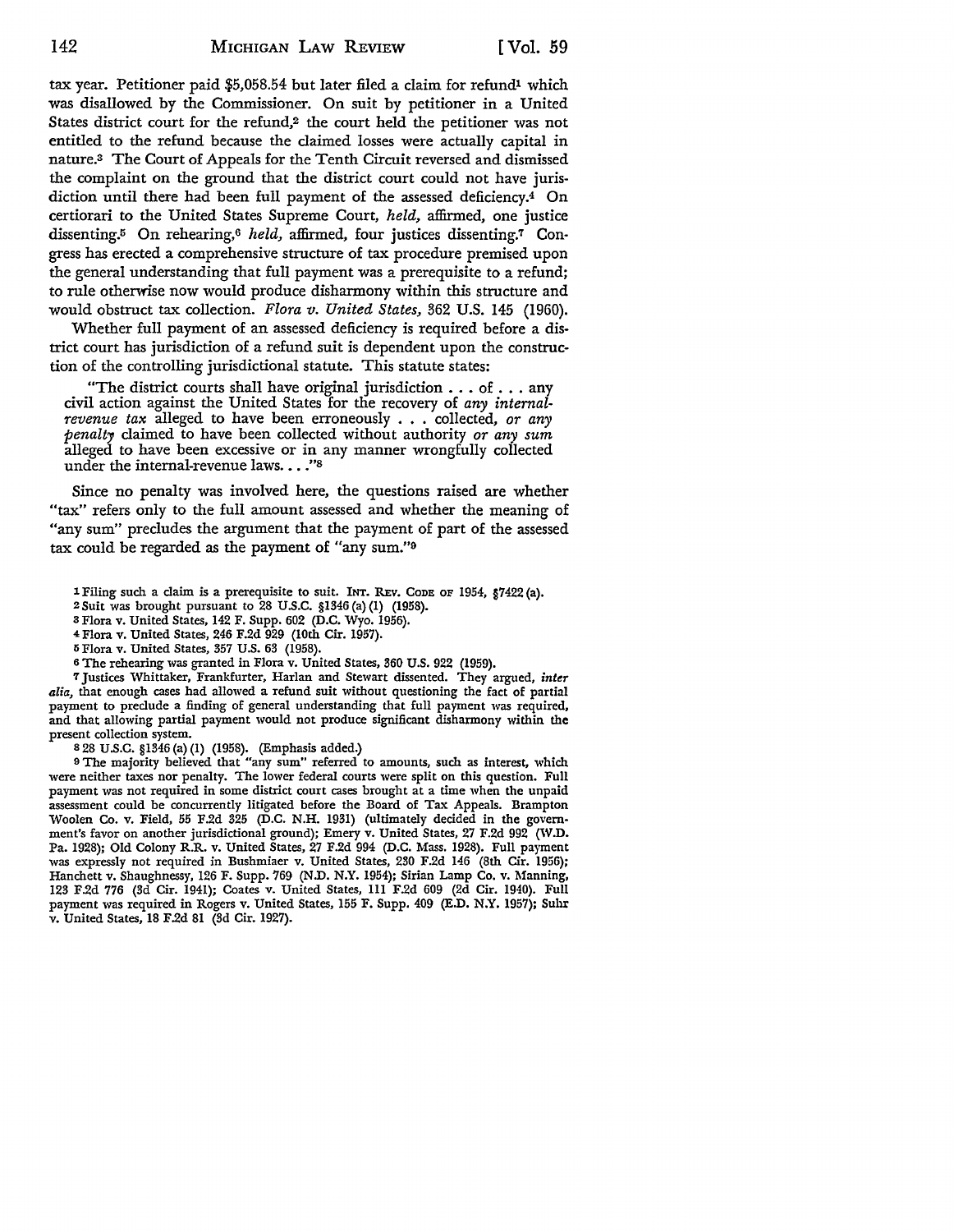This phraseology first appeared not in a jurisdictional provision but in a statute of limitation10 concerned with the time for the initiation of a refund suit against the collector. The meaning of the disputed language is not illuminated by committee reports, for there were none at that time, nor by the congressional debates.11 Thus, in the absence of any persuasive judicial interpretation12 contemporary with its enactment, it was reasonable for the Court in interpreting this language to give weight to the fact that Congress had subsequently erected a comprehensive tax collection procedure which apparently assumed that full payment was required in order to obtain jurisdiction in a district court. For example, the primary motivation for the creation of the Board of Tax Appeals appears to have been the desire to relieve a taxpayer of the hardships which resulted from requiring full payment before permitting litigation of the correctness of the assessment.13 Furthermore, the Declaratory Judgment Act was amended to exclude tax disputes in order to preserve the principle of "pay first and litigate later."<sup>14</sup> To allow part payment would, in effect, permit the taxpayer to circumvent this exclusion by paying \$5.00 on a \$1,000.00 assessment and then litigating the assessment in a district court.

In addition to wishing to prohibit part payment when it was apparent that later legislators intended a requirement of full payment, the Court was also of the view that to allow part payment now would disrupt the efficient operation of existing tax laws.15 It was feared that permitting partial payment might force widespread exercise of the discretionary power of distraint10 to collect the tax assessed and that the public indignation resulting from subjection to this treatment might operate to destroy the present

10 17 Stat. 257 (1872).

<sup>11</sup>For reference to the complete congressional debates on the bill encompassing this provision, see CoNG. GLOBE, 42d Cong., 2d Sess. at lvi, cxcii (1872) (bill H.R. 2322).

12The Court did argue that dictum in Cheatham v. United States, 92 U.S. 85 (1875) a case involving a refund suit against the collector initiated under the 1866 claim for refund requirement, 14 Stat. 152, which required suit to be brought within six to twelve months after the claim arose-constituted authoritative interpretation of the disputed language. However, it was after that suit was begun, though before decision, that the statute of limitations was passed which initiated this disputed language. This latter statute provided a two-year limitation. Supra note IO. This dictum relied upon describes the tax procedures at that time, but it indicates no cognizance of the change in limitation; indeed, the dictum alludes to an "appeal," which was the terminology for the six to twelve months limitations.

13 43 Stat. 336 (1924). See H.R. REP. No. 179, 68th Cong., 1st Sess. 7 (1924); S. REP. No. !198, 68th Cong., 1st Sess. 8 (1924); 65 CONG. R.Ec. 2621, 2689, 8IIO (1924); 67 CONG. R.Ec. 525, II44, 3529, 3755 (1925-1926). There is also some suggestion that this tribunal was created to obviate the anti-injunction provision now found in INT. REV. CoDE OF 1954, §7421. See principal case at 158.

14 48 Stat. 955 (1934), amended by 49 Stat. 1027 (1935), as amended, 28 U.S.C. §§2201, 2202 (1958). See S. REP. No. 1240, 74th Cong., 1st Sess. 11 (1935); principal case at 164.

15 Principal case at 160, 176.

16 INT. REV. CODE OF 1954, §6331 provides for the seizure and sale of taxpayer's property for failure to pay the tax within ten days of notice and demand. This power is not available during Tax Court litigation. See note 18 infra.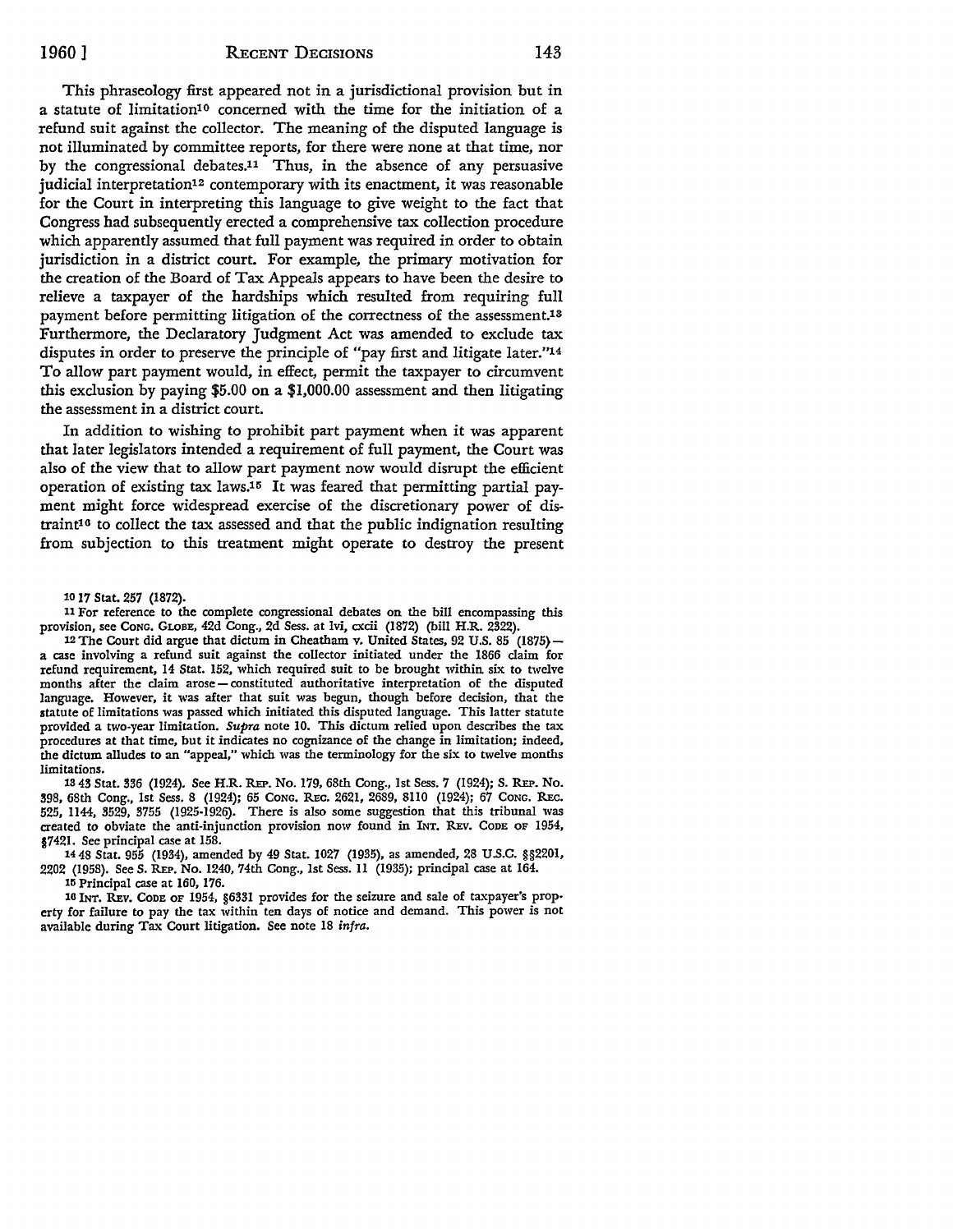practice of voluntary payment and assessment.17 On the other hand, it was argued by the dissent that any delay in payment resulting from part payment suits should not necessitate exercise of the distraint power, for there is also delay in collection when the taxpayer litigates in the Tax Court.18 While this will remain a speculative issue, it should be noted that there would probably be more delay with a district court disposition due to clogged dockets.19 Moreover, a multiplication of such delay would be likely because the allowance of partial payment suits might induce many taxpayers to litigate in the district courts in order to take advantage not only of the longer limitation period applicable to refund suits20 but also of what many practitioners apparently believe to be the more favorable treatment afforded taxpayers in the district courts.21 While such delay might not be enough to force the exercise of the distraint power, it would at least contribute to lesser efficiency in tax collection. Also, part payment could necessitate making an investigation in each case in order to decide whether the financial condition and integrity of the particular taxpayer made it advisable to exercise the power of distraint. Thus, more man-hours might be required to collect the same amount of tax dollars.

The only significant positive argument in favor of permitting part payment is premised upon the belief that a full payment requirement will work hardships on some taxpayers.22 Nevertheless, in view of the mani-

17 Principal case at 176.

18 Principal case at 194. INT. REv. CoDE OF 1954, §6213 (a) prevents assessments or collections until the Tax Court reaches a final decision and any appeals are final. The total amount of refund suits pending as of June 30, 1959, was \$500,619,000; as of the same date the Tax Court had before it, not subject to immediate collection, \$810,057,000 in tax deficiencies, \$108,515,000 in penalties and \$640,664,000 in overpayments. 1959 COMM'R. INT. REv. ANN. REP. 128, 130, tables 17, 20.

19 It appears that in the more congested centers, at least, the district court is a slower tribunal than the Tax Court. Emmanuel, *Federal Tax Refund Procedure,* 5 Fu. L. REv. 133, 136 (1952).

20 In refund suits, INT. REv. CODE OF 1954, §6511 (a) provides a limitation on filing the claim for refund of 3 years from the time the return was due, or 2 years from the time the tax was paid, whichever is greater; this is followed by a two-year statute of limitation on suit in the district court. INT. REv. CoDE OF 1954, §6532 (a) (1). In comparison, following the notice of deficiency, the taxpayer has only 90 days within which to bring suit in the Tax Court. INT. REv. CODE OF 1954, §6213 (a).

21 See Dockery, *Refund Suits in District Courts,* 31 TAXES 523 (1953).

22 See *"Morrison Lecture" of Dean Griswold,* Mass. L.Q., Oct. 1958, pp. 98, 109; also 3 RABKIN AND JOHNSON, FEDERAL INCOME, GIFT AND ESTATE TAXATION §72.04 (6) (1956). Full payment can produce hardships for the taxpayer who, through ignorance of the consequences, does not file suit before the Tax Court in time and who does not have the resources to make full payment. There are also hardships for taxpayers who are not able to determine within 90 days if they will have enough assets to cover the assessment when the assets are liquidated, or the taxpayer who chooses to sue for refund and starts liquidating only to find, more than 90 days later, that his assets are not marketable or that the market value is substantially less than anticipated. One answer to these hardships is that they could have been avoided by going to the Tax Court and that when he elects to sue for a refund these are the risks which he knowingly undertakes. Full payment also creates hardships for those taxpayers who do not have recourse to the Tax Court and so must pay the full assessment if they ever wish to challenge the correctness and legality of the